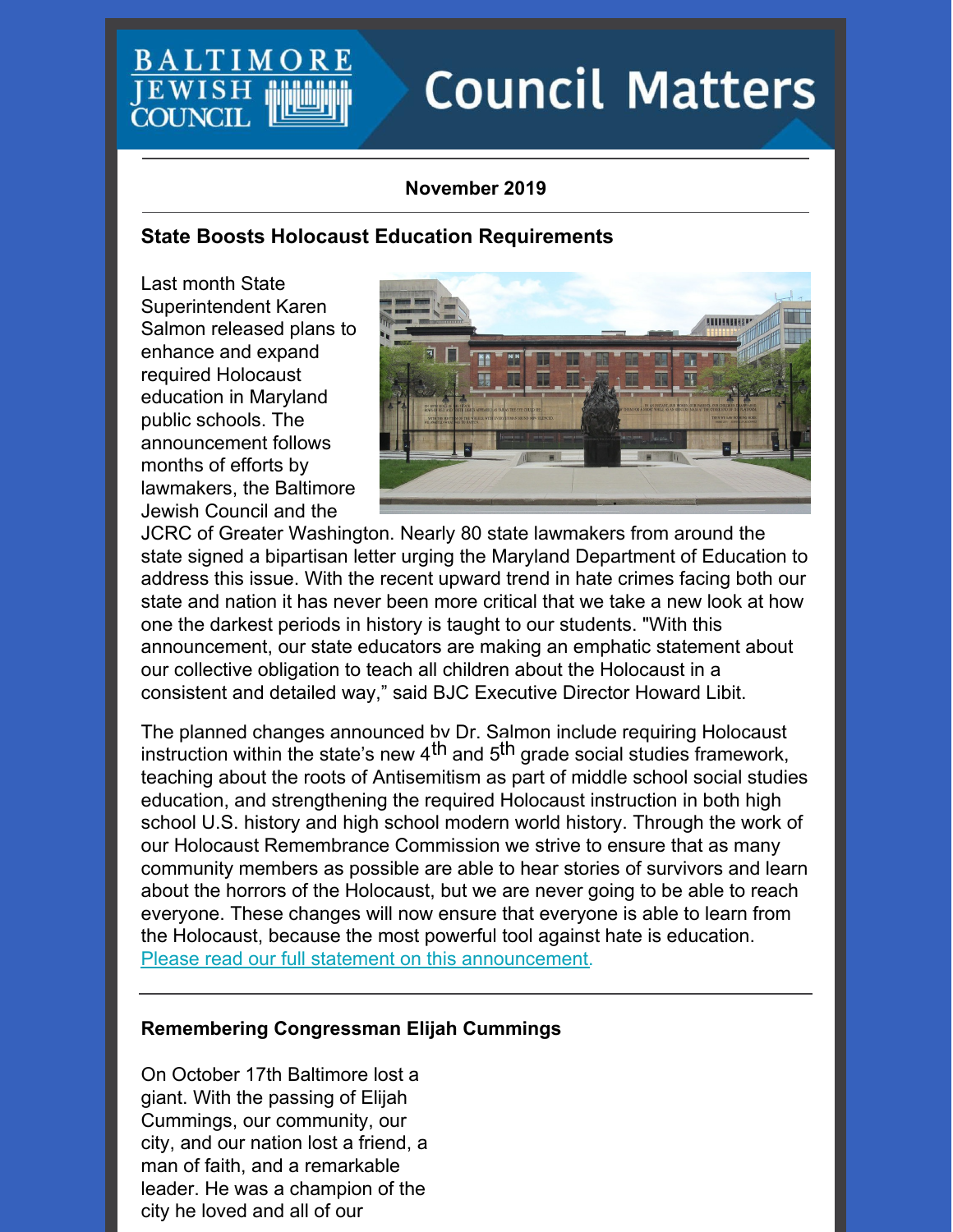community's needs, priorities, and values, with a constant focus on creating opportunities for young people.

Representative Cummings' legacy will undoubtedly be known for his untiring commitment to the people of Baltimore as well as his unrelenting pursuit of the truth and justice as Chairman of the House Oversight and



Government Reform Committee. But it should also include his 20 years of work bringing together the African-American and Jewish Communities through the Elijah Cummings Youth Program in Israel (ECYP). We invite you to read more about the Congressman, ECYP, and his passion for the program that made a difference in the lives of so many, from our Executive Director Howard Libit in The [Forward](https://forward.com/news/obituaries/433343/elijah-cummings-youth-program-israel-jewish-baltimore/).



# **BJC Board Receives Kirwin Commission Briefing**

William "Brit" Kirwan, Chairman of the Commission on Innovation and Excellence in Education otherwise known as the "Kirwan Commission," speaks to the BJC Board at our October meeting.

#### **Reconnecting Park Heights**

We are less than two weeks away from "Bridging the Two Park Heights," an event where we will be joining with community leaders, elected officials, and residents to start a conversation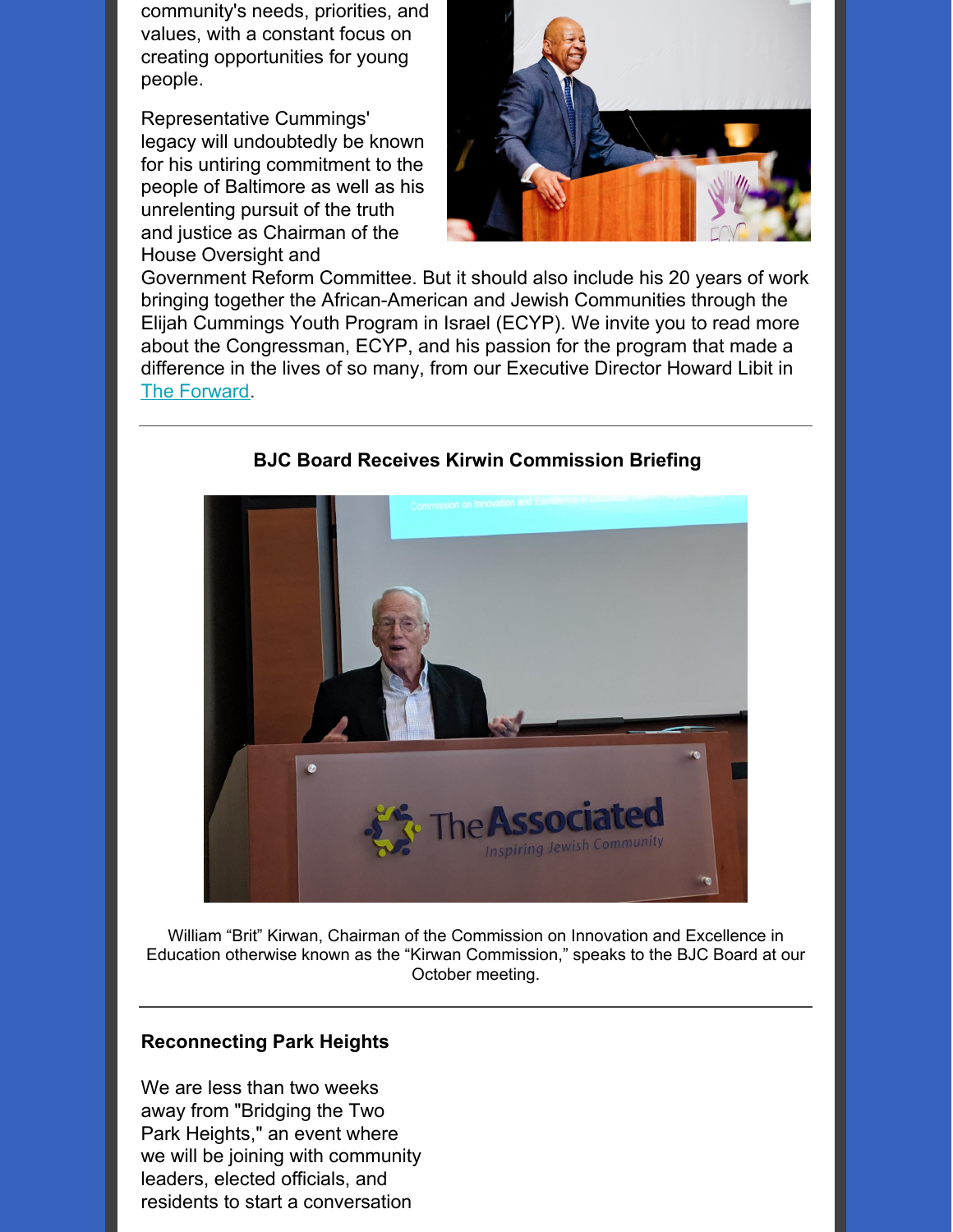about the divides that exist in the Park Heights Neighborhood and how we can collectively overcome them. We will be joined by Council President Brandon Scott and Delegate Sandy Rosenberg for a panel discussion, followed by the opportunity for residents to huddle with their neighbors. This event will take place on November 12th at 7:00 PM at the



CC Jackson Rec Center on Park Heights Avenue. Please be sure to register in [advance.](https://events.idonate.com/2parkheights)

#### **Kristallnacht: A Legacy Lost**



As we approach 81 years since the night of the broken glass, we hope you will join us as we once again come together as a community to commemorate the night that everything changed in Germany. Event

attendees will be able to discover the musical legacy left by German Jews that was almost lost for good. This musical revival will feature the choirs of Beth El [Congregation](https://www.baltjc.org/calendar/kristallnacht2019) and Brown Memorial Park Avenue Presbyterian Church. This event is free, but please be sure to register in advance.

# **Upcoming Events & Opportunities**

**Maryland Jewish Advocacy Day** 

**Save The Date** 

Tuesday, February 18, 2020

#### **Faith In The Workplace Forum**

Tuesday, November 5, 8:30 AM - 4:45 PM

Temple Oheb Shalom 7310 Park Heights Ave, Pikesville, MD 21208